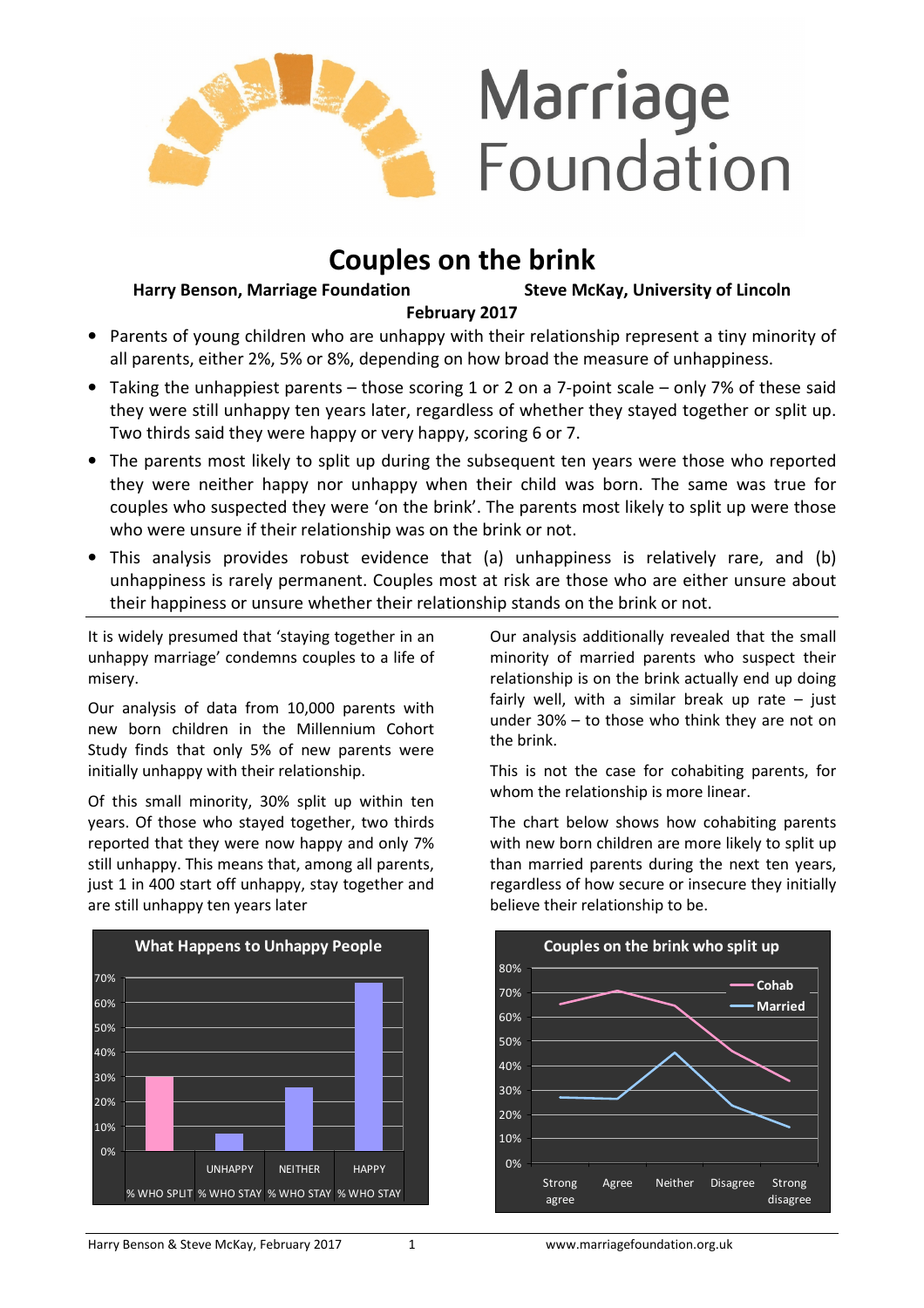# **INTRODUCTION**

Family breakdown is arguably at the highest level in UK history. Nearly half of all UK teenagers have are not living with both parents (*Benson, 2013*).

The main reason this is important is that family breakdown leads to lone parenthood and a reduction in parental resources, especially time and money. The consequence is that children in lone parent families tend to face more difficult circumstances that can continue into adulthood (*Maplethorpe et al, 2010*).

Both marital status and relationship happiness play important roles in distinguishing parents who stay together and avoid family breakdown (*Benson & McKay, 2016*).

This study seeks to establish the prevalence of relationship unhappiness, whether unhappiness is directly predictive of subsequent instability, and whether unhappy people remain unhappy if they stay together and become happy if they split up.

# **METHOD AND RESULTS**

Our analysis draws on Millennium Cohort Study data from 15,207 mothers with nine month old babies. These babies were all born during 2000 or 2001. The mothers were surveyed again when their children were aged three, five, seven and eleven.

We looked at what happened to the mothers, as couples, between the first and last of these waves, i.e. over a period of just over ten years.

At the initial wave, mothers and partners  $-$  if present – were asked "how happy are you in your relationship". Answers were scored from 1 to 7 where 1=very unhappy and 7=very happy.

Mothers were also asked if they suspect they are on the brink of separation. The answers were scored from 1 to 5 where 1=strongly agree to 5=strongly disagree.

Finally they were asked a variety of other questions about their relationship and about their background – including age, education, and whether they were married or not.

Our regression model aimed to identify the unique importance of each of these factors on whether couples would be together or not when their child is aged eleven.

In our model, we focused on the 9,962 mothers who had been part of a married or cohabiting couple in the original survey and also responded to the later survey.

Our previous analyses have shown the unique effect of marital status, age and education when the child is born on the odds of staying together ten years later.

As well as these factors, we included eight separate relationship questions, all of which also had unique – though lesser – effects on subsequent stability.

- *Suspects on the brink of separation*
- *Relationship is full of joy and excitement*
- *Partner is sensitive and aware of needs*
- *Partner has ever used force*
- *Wishes there was more warmth and affection*
- *Partner doesn't listen*
- *Sometimes lonely when with partner*
- *Can make up quickly after an argument*

The chart below illustrates the relative importance of these factors, based on the Wald number in the regression, including only the three most important relational factors.

The strongest predictor is marital status, followed by age and education. The strongest relational factor is whether couples are 'on the brink', followed by whether there is 'joy and excitement' and whether the partner is 'sensitive and aware'. Each of the remaining five factors – not shown in the chart – all has lower relative importance.

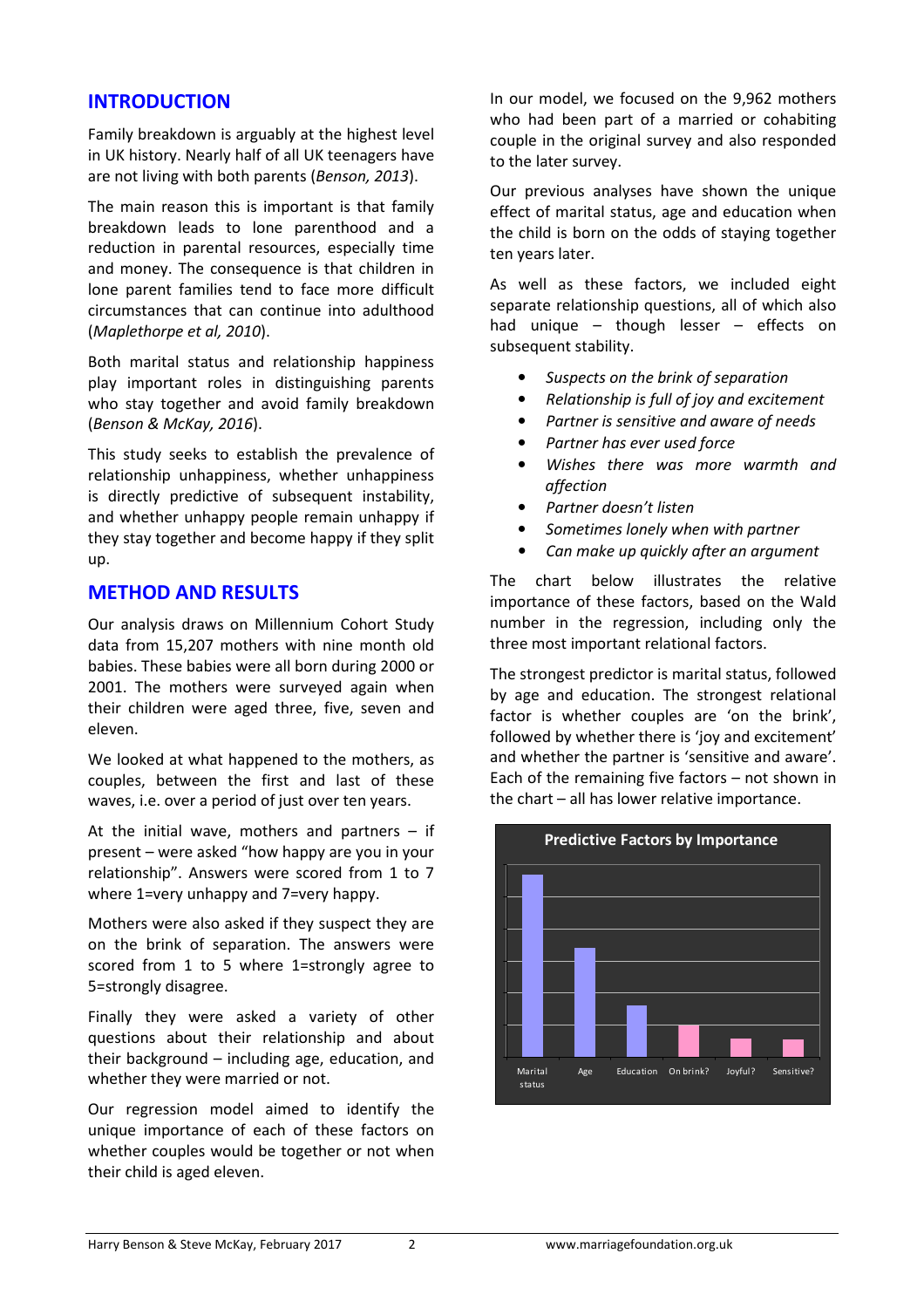#### **LIFE SATISFACTION**

The link between life satisfaction shortly after birth and stability when the child is aged eleven is broadly speaking linear. Higher life satisfaction is associated with higher stability – or lower instability.

However the bottom 2% of parents with the lowest life satisfaction – scoring 1-3 out of ten – are more stable than the next 2%, those who score 4 out of ten and prove to be least stable. The numbers involved here are clearly small.



#### **HAPPINESS**

The 5% least happy parents  $-$  scoring 1 or 2 out of 7 on '*how happy are you in your relationship'* – are as likely to stay together as the 17% of slightly happy parents – scoring 5 out of 7.

Unsurprisingly, those most likely to stay together are the happiest, the 67% majority of parents who score 6 or 7 out of seven.

Those most at risk are the 10% of parents who are either slightly happy or neither happy nor unhappy, scoring 4 or 5 out of seven.



## **COUPLES ON THE BRINK**

As with life satisfaction and happiness, the proportion of couples who say they are on the brink is small. Just 1% strongly agree and a further 1% agree.

At the other end of the scale, a higher proportion of married parents, compared to cohabiting parents, strongly disagree. Proportions are similar for mums and dads.



The extent to which cohabiting couples think they are on the brink is a linear predictor of stability. The more doubt, the bigger the risk. In all cases, their risk is higher than among married couples.

However the 2% married couples who suspect they are on the brink – either agree or strongly agree – are as likely to stay together as those who disagree, but not strongly.

The 2% married couples who say they are neither one thing nor the other face the highest risk.

45% of these split up compared to 27% of those who strongly agree, 26% who agree, 23% who disagree and 15% who strongly disagree.

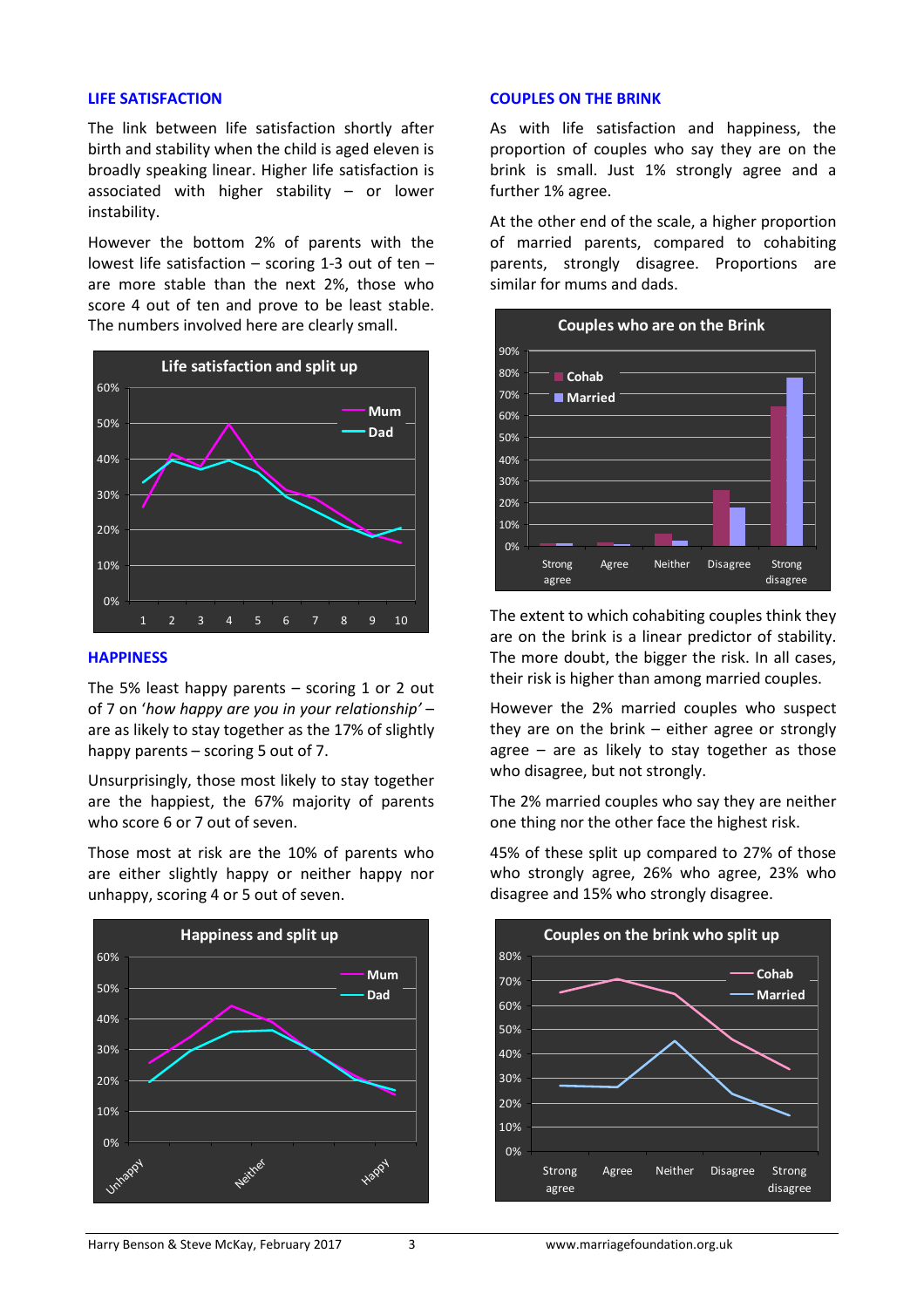#### **SENSITIVITY, JOY AND EXCITEMENT**

Across the other questions that have a unique, if small, impact on future stability, relatively few couples express concerns soon after their child is born.

For example, 8% of mums disagree that their partner is sensitive and aware of their needs compared to 6% of dads. So mums are slightly more likely to think their partner is not sensitive and aware.

Much the same is true for those who do not think their relationship is full of joy and excitement. 9% of mums say it is not compared to 7% of dads.

In both cases, the relationship between how couples answer the question as new parents and whether they stay together or not is linear  $-$  as the two charts below show.

The less impressed couples are with their relationship or with their partner, the greater the chances that they will split up.





### **WHAT HAPPENS TO UNHAPPY PEOPLE?**

We've already seen that the small minority of unhappy parents or those most on the brink, especially married parents, tend to do surprisingly well. The most at risk group are those who are neither one thing nor the other.

Parents were asked how happy they were with their relationship soon after their child was born and then again when their child was aged eleven.

Whether parents stayed together as a couple or not, the vast majority of the 7-8% of parents who were initially unhappy now said they were happy, either in their existing relationship or in a new one.

The chart below shows the extent of this overlap. In both cases, 25-28% of the unhappy parents were no longer unhappy, though not happy either. However 65-68% now said they were happy.



## **DISCUSSION**

Our analysis of data from the Millennium Cohort Study looks at what happens to a large sample of parents from soon after the birth of their child, in the year 2000 or 2001, until their child is aged eleven.

New parenthood can be a time of great pressure, as well as great joy, as many parents will attest.

As well as diverting the new parents' attention away from each other and onto their new baby, there are the extra financial costs, new pressures on time, physical exhaustion, lack of sleep, inhibited libido, and the phenomenon of postnatal depression.